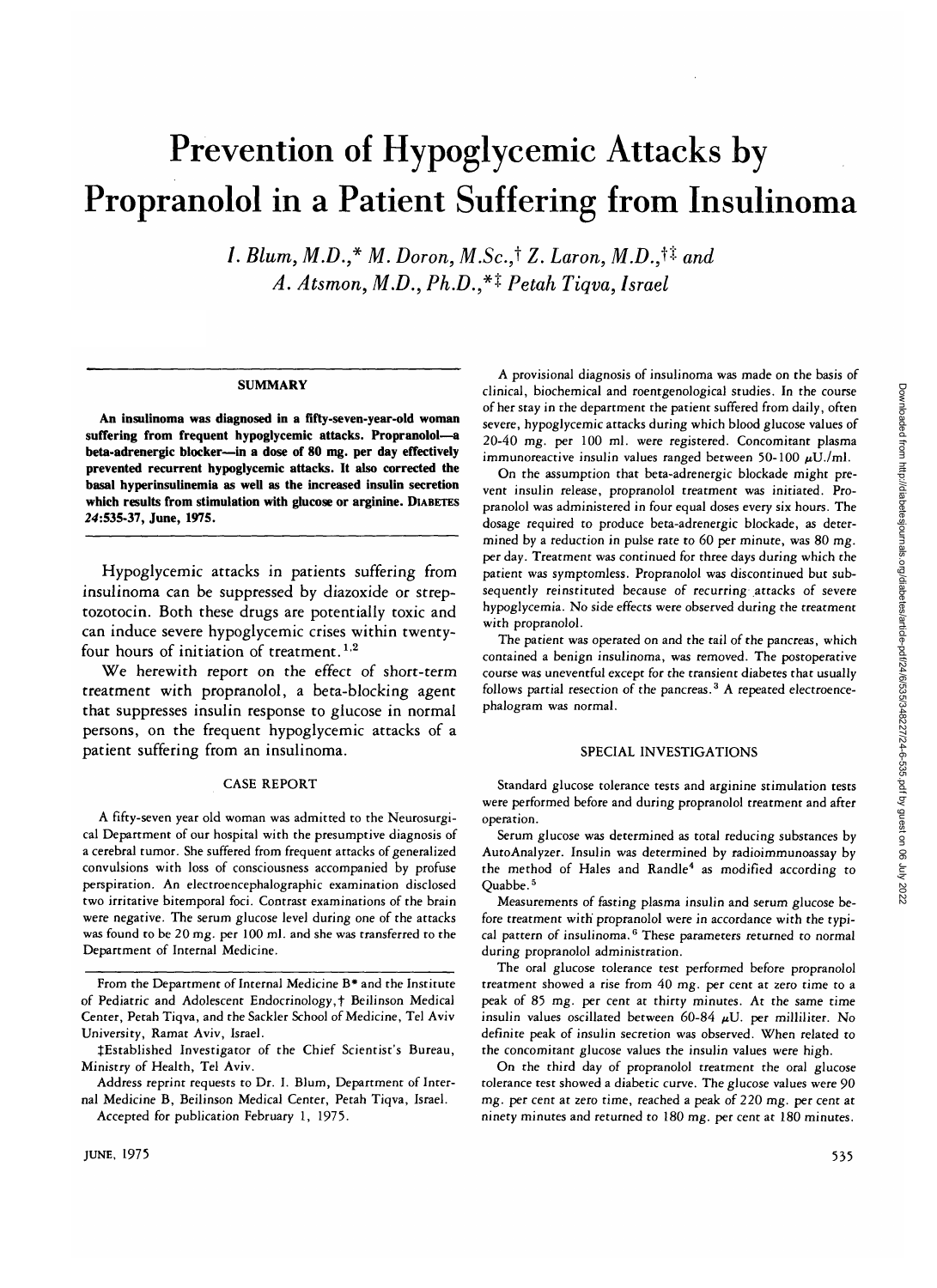The concomitant insulin values were low, starting from 10  $\mu$ U./ml. at zero time and reaching a delayed peak of 58  $\mu$ U./ml. at 120 minutes when the glucose value was 218 mg. per cent. The subsequent insulin values dropped to 50 and then to 38  $\mu$ U./ml.

Two weeks after operation a tendency for normalization of the oral glucose tolerance test was observed although it remained slightly diabetic (figure 1).

The arginine test performed before starting propranolol treatment showed low glucose values oscillating between 38 and 62 mg. per cent and concomitant high plasma insulin levels with a peak of 106  $\mu$ U. per milliliter.

Propranolol treatment suppressed insulin secretion stimulated by arginine, the maximal insulin level registered being  $34 \mu U$ . per milliliter.

After operation the plasma insulin levels during an arginine test were still low with a peak of  $32 \mu U$ . per milliliter at thirty minutes. The glucose levels oscillated between 104 and 92 mg. per cent (figure 2).

# DISCUSSION

Up to the present there has been no completely satisfactory method of treating the acute hypoglycemia resulting from the increased secretion of insulin from an insulinoma.



**FIG. 1. Oral glucose tolerance test before beta-adrenergic blockade, after beta-adrenergic blockade, and after operation. Each point is the mean of a duplicate examination.**



**FIG. 2. Intravenous arginine test before beta-adrenergic blockade, after beta-adrenergic blockade, and after operation. Each point is the mean of a duplicate examination.**

Recently it was suggested that the glucose receptor of the pancreatic beta cell is closely related to the beta-adrenergic receptor.<sup>7</sup> Propranolol, a betaadrenergic receptor blocking agent, has been shown to inhibit effectively both initial and late insulin response to glucose infusion in normal subjects.<sup>8</sup> The advantage of propranolol in beta-blocking dosage is its almost complete lack of side effects and its short duration and reversibility of action.

To our knowledge, there have as yet been no reports on the use of propranolol to suppress hypoglycemic attacks in patients with insulinoma. In the patient described above, treatment with propranolol in a dosage which caused blockade of the peripheral betaadrenergic receptors was completely successful in preventing the recurrent daily hypoglycemic attacks. It was proved that this effect was caused by the lowering